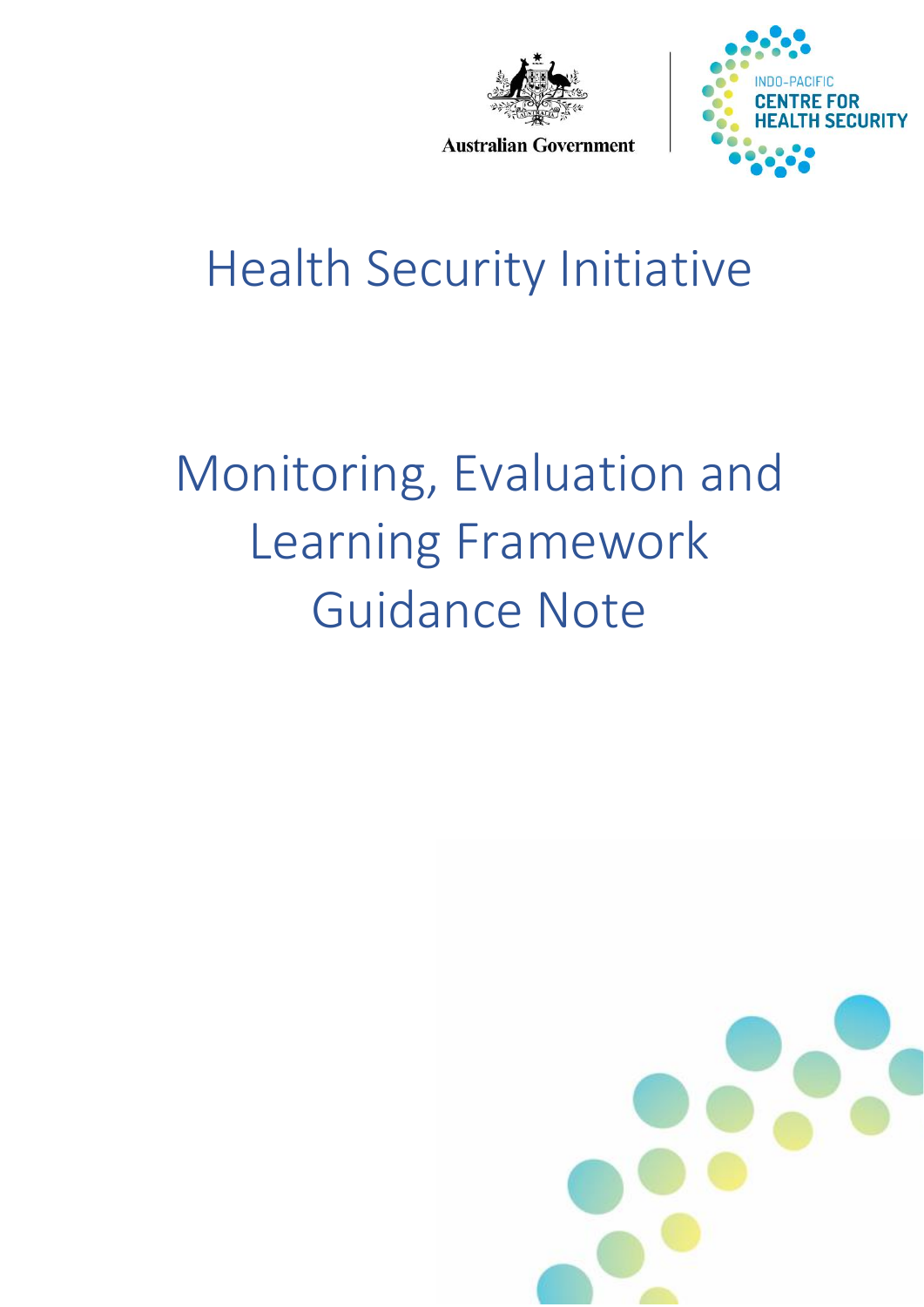### Monitoring, Evaluation and Learning Frameworks

#### Purpose

This guidance note is for CHS staff and partners working on programs and projects funded by the Health Security Initiative (HSI). It provides a recommended approach to developing monitoring, evaluation and learning frameworks (MELFs) to provide a basis for systematically collecting results to report progress and inform program improvements. The guidance also aims to ensure a level of consistency between partners and enable reporting against the HSI's overarching Performance Assessment Framework (PAF). This document provides guidance only and acknowledges that each partner may have their own MEL system and may wish to incorporate some or all this guidance into their existing system.

#### Monitoring, evaluation and learning framework

A monitoring, evaluation and learning framework (MELF) identifies the following against each program objective, outcome or evaluation question:

- how we will measure its progress
- which data will be collected to monitor progress
- how, when, from where and by whom the data will be collected.

A MELF also monitors the cross-cutting themes for the HSI (i.e. gender equality, disability inclusion, One Health and climate responsiveness).

#### Structure and elements of monitoring, evaluation and learning framework

There are many types of MELF structures. An example is given below. While the structure chosen is flexible, what is important is that all the elements in the example are included in your MELF. Each element of the MELF is explained below:

- **End-of-program outcomes (EOPOs)** –the desired development change that can be achieved by the end of program implementation. DFAT's M&E standards require outcomes to define: an 'end state' when the outcome has been achieved; who or what is expected to change; the type of change expected to occur: knowledge (awareness of new ideas, techniques or strategies); action (behaviour change based upon new information/ideas); or condition (organisational or societal conditions changes due to the stakeholder's actions); and the time by which the change is expected to occur.
- **Intermediate outcomes (IOs) -** shorter-term changes expected during program implementation. These are the short and medium-term effects of a program's outputs. Shorter term outcomes include changes in knowledge, attitudes, skills, while medium term outcomes often reflect changes in behaviour, practice and decisions. However, some changes in decisions may only be achieved by the end of the program. Intermediate outcomes should contribute towards the achievement of the EOPOs.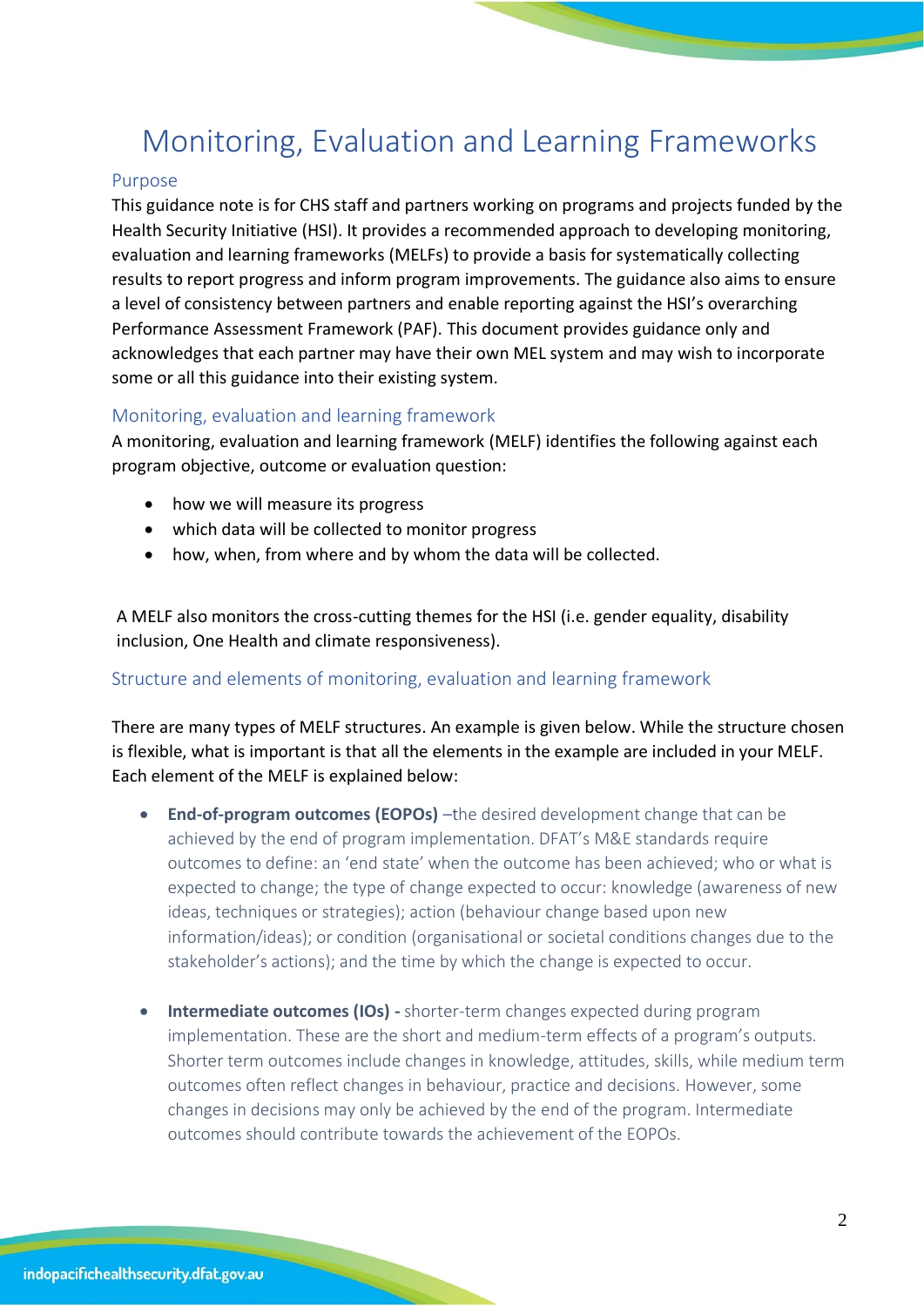- **Outputs –**the products, goods and services that are the immediate results of a program or project (e.g.nurses trained, funding provided, policy reviewed, laboratory equipment provided), NOT inputs or the activities themselves..
- **Performance indicators –** quantitative and qualitative measures of progress. Quantitative indicators need to be specific, observable, and measurable (e.g. % of locations where surveillance reports are received weekly). Qualitative indicators need to be able to show evidence of changes and progress that a program has contributed to either in full or in part (e.g. evidence that data generated by the program is being used by policymakers to inform policy/funding decisions). Both types of indicators can be included in a MELF.
- **Unit of measure / disaggregation –** this can be number of people, training courses, meetings or it can show progress against a rubric, such as those often used by international monitoring tools. This column is to also note where data will be disaggregated (e.g. by sex, disability, age, or geographic region etc, as needed).
- **Data collection method / source** this is the method used for collecting the data (e.g. a survey, monitoring visit, WHO external evaluation etc. and the source that you will extract the data from e.g. country reports, WHO monitoring report, country partner database, interviews).
- **Baseline & year** this is the state of the program (for each indicator) ideally prior to program implementation, or at least as soon after implementation begins as possible.
- **End of program target & year -** this is the anticipated state of the program at the end of the program's duration (for each indicator).
- **Frequency of data collection –** how often data will be collected for each indicator e.g. annually, quarterly
- **Responsibility for data collection –** the team, role or individual responsible for collecting the data against each indicator.

#### Other monitoring considerations

#### HSI Performance Assessment Framework

Determine which measures from your MELF will be used to address the relevant indicator(s) in the HSI Performance Assessment Framework (PAF) and ensure that these indicators in your MELF align with the HSI PAF. Your CHS program manager can help with this process.

Unanticipated outcomes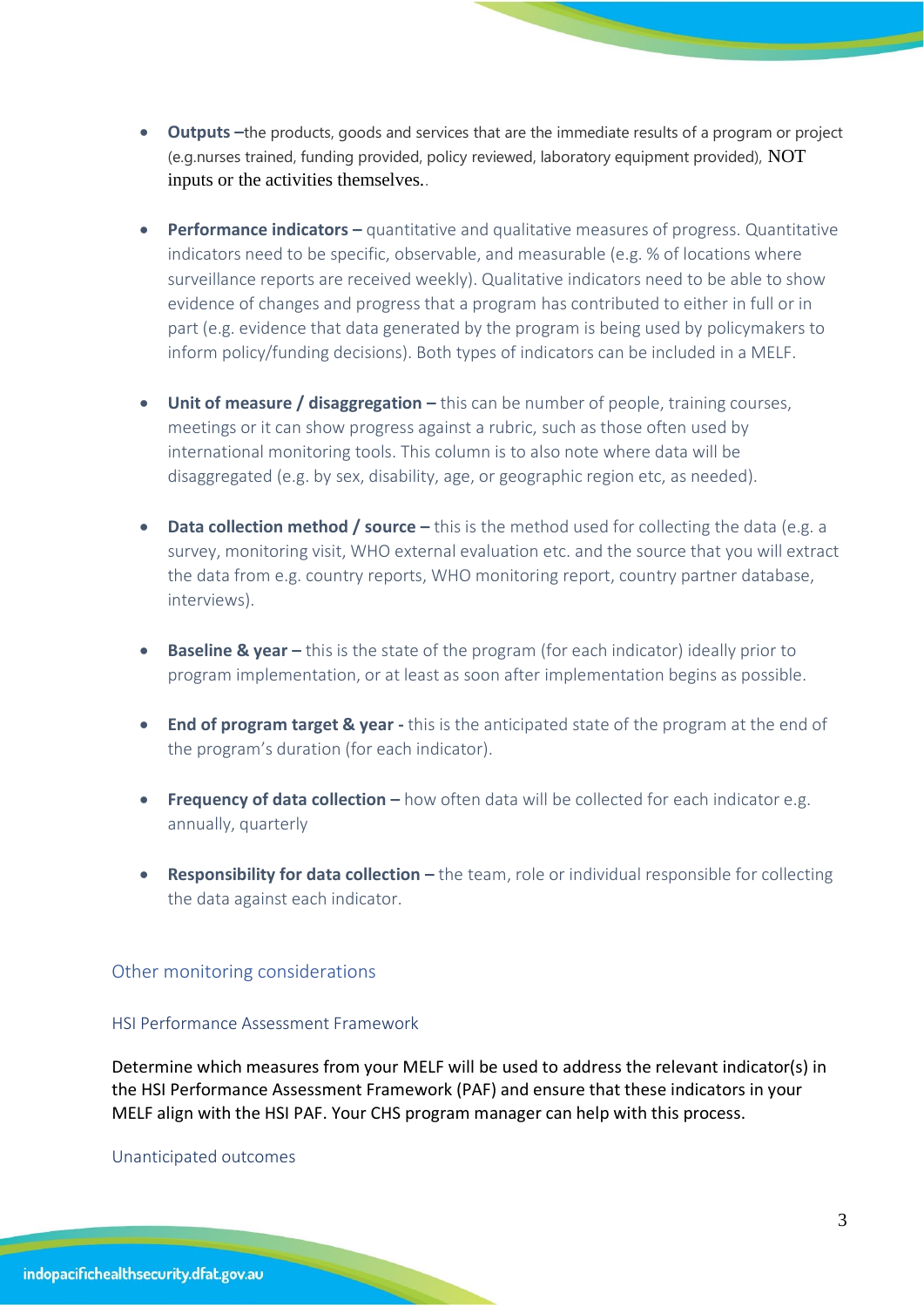These are not usually in the MELF but need to be captured. They could be included in country monitoring reports (e.g. *the move to online workshops due to Covid19 travel restrictions resulting in progressing activity X much faster than waiting for the activity to occur during in-country visits*).

#### Enabling environment

It is important to regularly monitor changes in the broader landscape (i.e. political, social, environmental etc) that could impact on the program and consider how your program will be managed or adapted in response to these changes. These sit outside of the MELF but need to be monitored and reported in your progress reports.

#### Assumptions and risks

Assumptions are hypotheses about how a program's activities will result in change. They include factors or risks that could affect the progress or success of program implementation. These are sometimes articulated in a program logic.

Risks are factors that may affect the successful achievement of program results. Risk analysis considers the factors affecting or likely to affect the successful achievement of program results. They are often 'flipped' program assumptions and are regularly monitored through the program's risk register.

#### Monitoring, evaluation and learning plan (MEL plan)

A MEL plan is a short document that describes the MEL for a program in narrative form. It usually includes the program logic, MELF, program evaluation questions, risks, reporting requirements, key audiences for reporting, a process for learning and potential program improvement and a timeline for monitoring and evaluation. It is useful when working with partners and can be codeveloped so that everyone has a mutual understanding and agrees to the MEL architecture, processes, and each person's/team's role. The MEL plan can be simple and short (3-5 pages).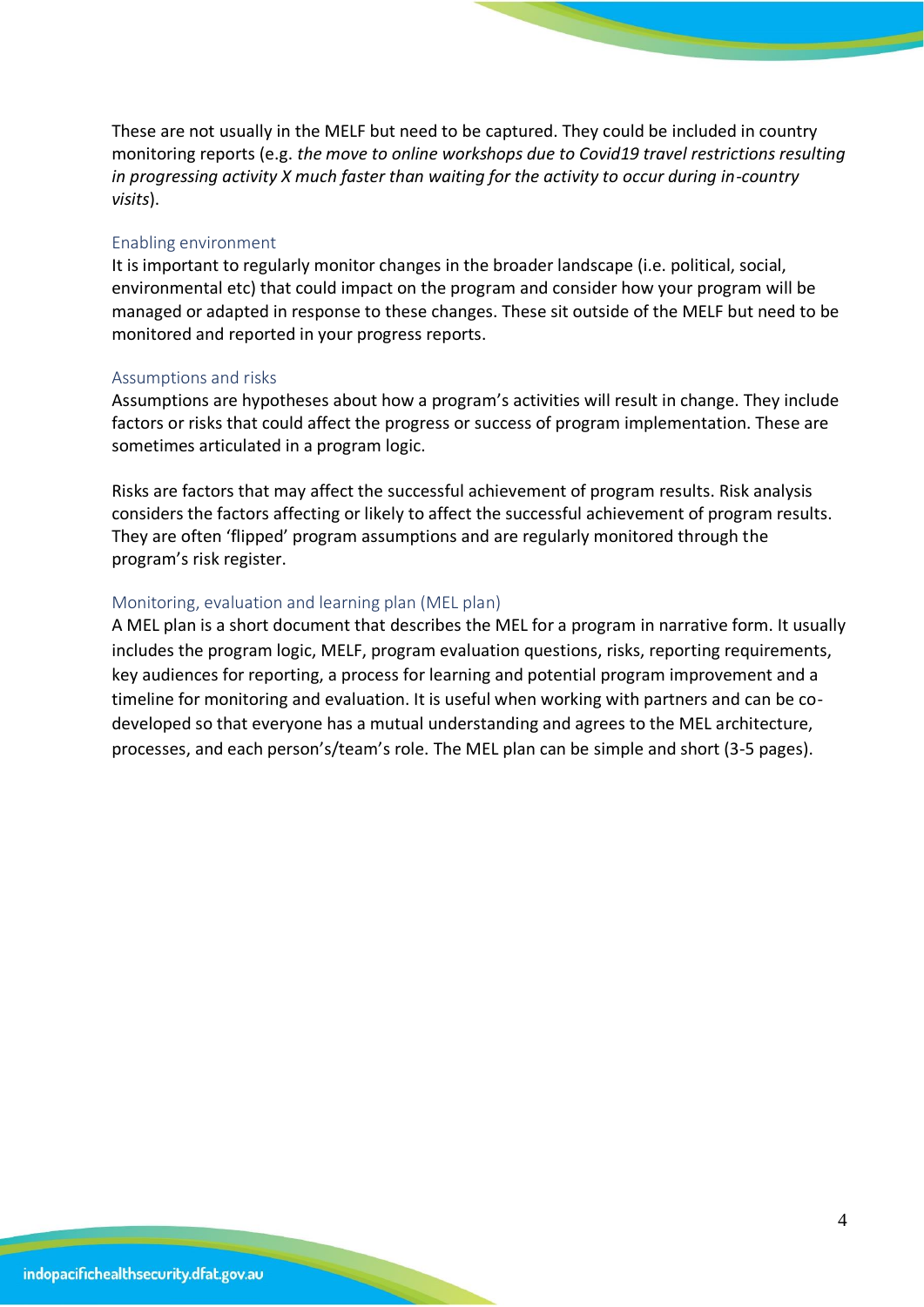#### Example of a monitoring, evaluation and learning framework

The following is a MELF structure which has been partially completed using examples from a laboratory strengthening program. MELFS can take many formats and yours may be structured differently. However all MELFs need to be able to clearly show how a program's progress is being monitored at an output, intermediate outcome and end of program level. Note: Add these rows for each end of program outcome.

| Output/intermediate<br>outcome/end of<br>program outcome                                                                       | <b>Indicator</b>                                                                                                     | <b>Unit of</b><br>measure/<br>disaggregation                                               | <b>Data collection</b><br>method/source                           | <b>Baseline</b><br>(data & yr of<br>collection) | <b>End of</b><br>program<br>target<br>(data & yr of<br>collection) | <b>Frequency</b><br>of data<br>collection | <b>Responsible</b><br>for data<br>collection |  |
|--------------------------------------------------------------------------------------------------------------------------------|----------------------------------------------------------------------------------------------------------------------|--------------------------------------------------------------------------------------------|-------------------------------------------------------------------|-------------------------------------------------|--------------------------------------------------------------------|-------------------------------------------|----------------------------------------------|--|
| <b>Evaluation question 1 or Program objective 1</b>                                                                            |                                                                                                                      |                                                                                            |                                                                   |                                                 |                                                                    |                                           |                                              |  |
| <b>End of program outcomes</b>                                                                                                 |                                                                                                                      |                                                                                            |                                                                   |                                                 |                                                                    |                                           |                                              |  |
| EOPO1: Strengthened<br>systems and processes in<br>laboratories including<br>quality assurance<br><b>Intermediate outcomes</b> | Improved competency<br>against FAO<br><b>Laboratory Mapping</b><br>Tool (LMT) area of QA                             | <b>FAO LMT</b><br>competency<br>scores #X & #Y                                             | Self-evaluation or<br><b>FAO</b> evaluation<br>against FAO LMT    |                                                 |                                                                    |                                           |                                              |  |
| IO 1.2: Established<br>systems to achieve and<br>maintain external QA/ISO<br>accreditation                                     | Evidence that<br>laboratory QA systems<br>established, including<br>QA manager,<br>committee, manual<br>and records. | QA committee<br>meeting records<br>Proformas<br>established for<br>internal QA<br>auditing | Internal/external<br>lab audit reports<br>QA manual<br>QA records |                                                 |                                                                    |                                           |                                              |  |
| <b>Outputs</b>                                                                                                                 |                                                                                                                      |                                                                                            |                                                                   |                                                 |                                                                    |                                           |                                              |  |
| Output 1.2.1: Training<br>and mentoring of<br>laboratory staff in<br>maintaining an effective<br>quality management<br>system  | Number of people<br>trained in XX QA<br>systems                                                                      | M/F, by country,<br>by role                                                                | Training register                                                 |                                                 |                                                                    |                                           |                                              |  |
|                                                                                                                                | Evidence of improved<br>application of<br>appropriate quality<br>assurance for all tests                             | <b>FAO LMT</b><br>competency<br>scores #X & #Y                                             | QA records                                                        |                                                 |                                                                    |                                           |                                              |  |